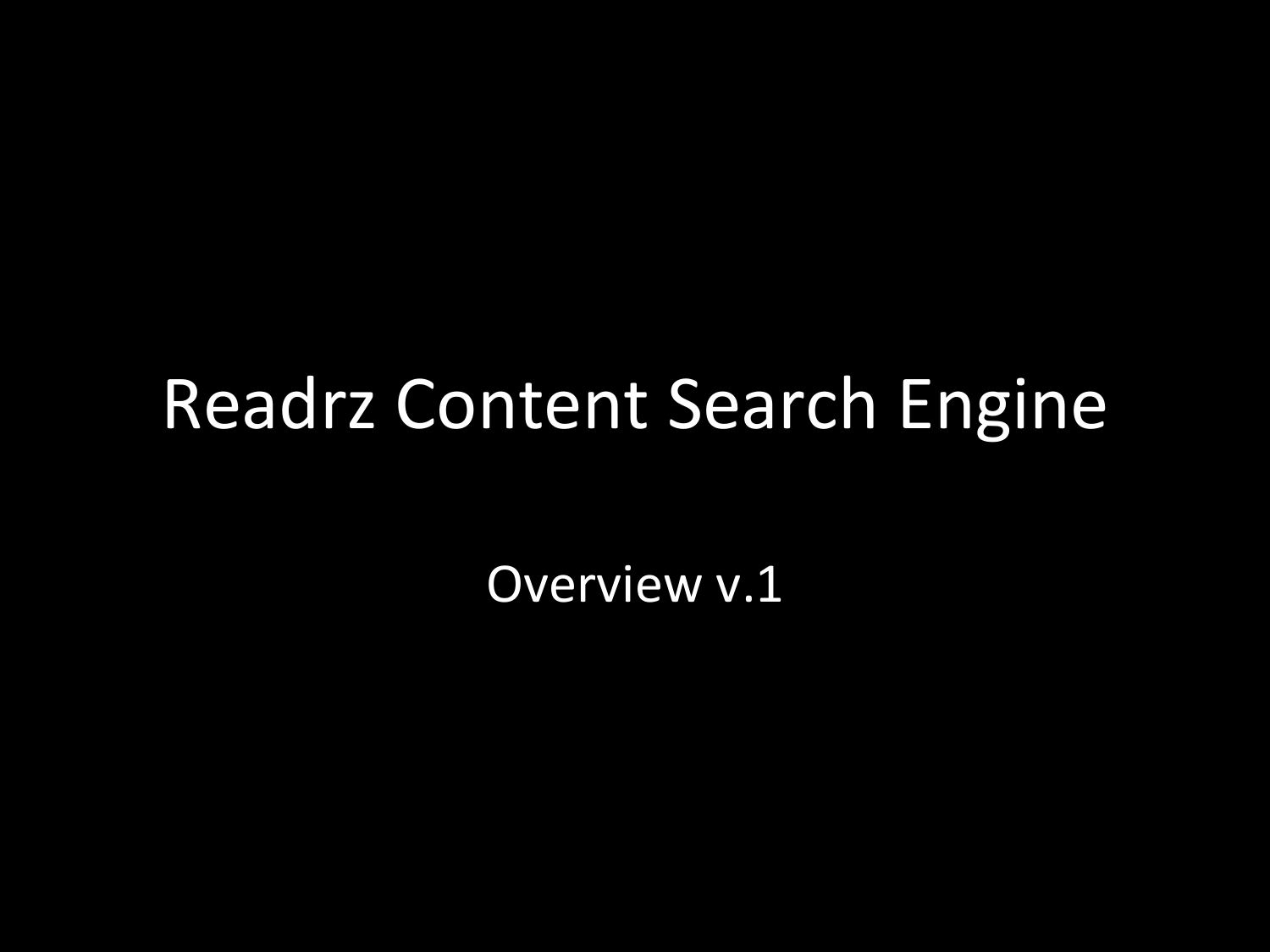## Consuming Information - Goals

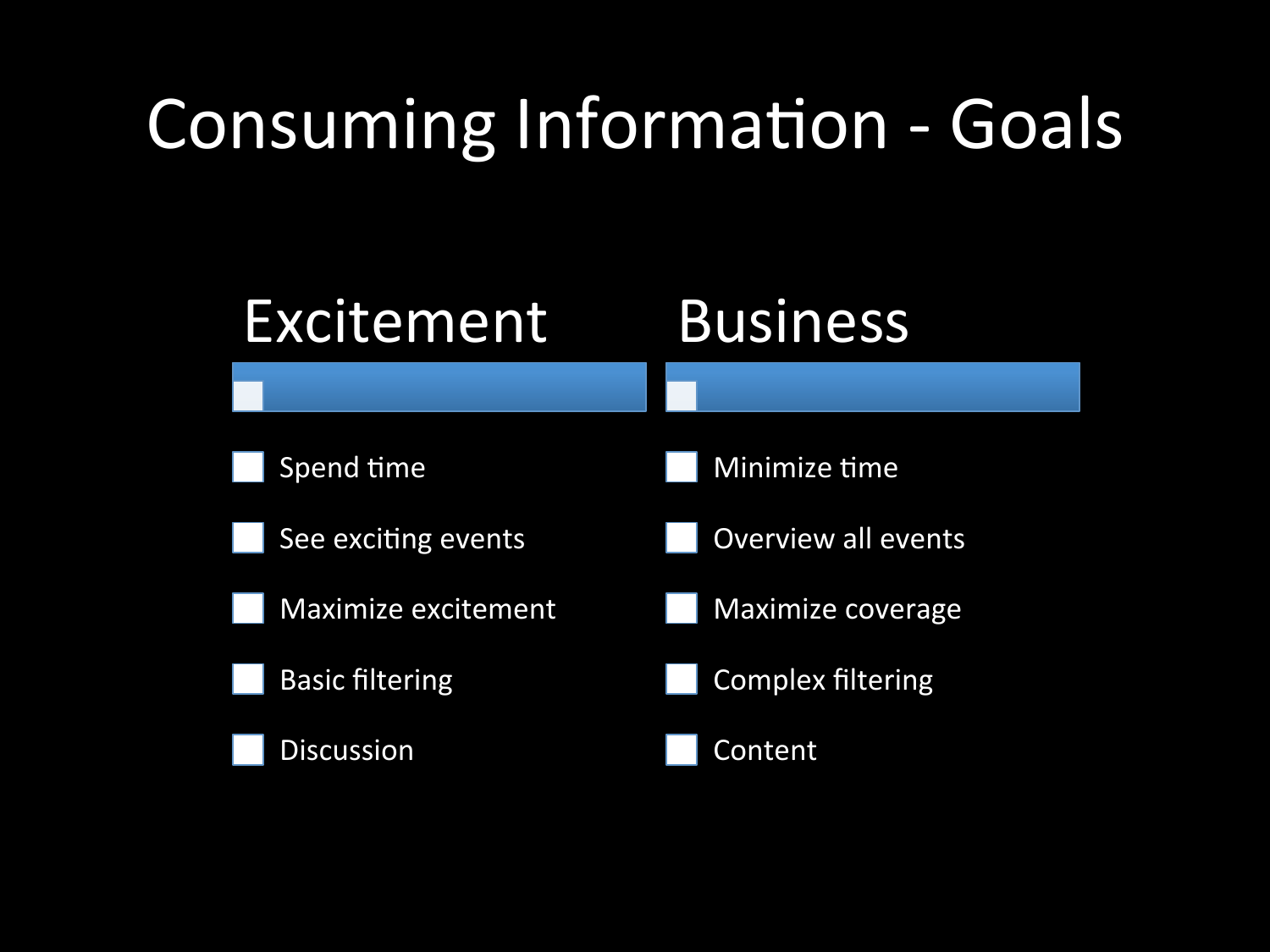## Delivering Business Goals



#### **Minimize Time**

Compressed diagram-like presentation of summarized data, must be filterable

#### Maximize Coverage

List of events filtered and sorted according to user's preference

### Complex Filtering

Two or more filters applied, or plain data flow displayed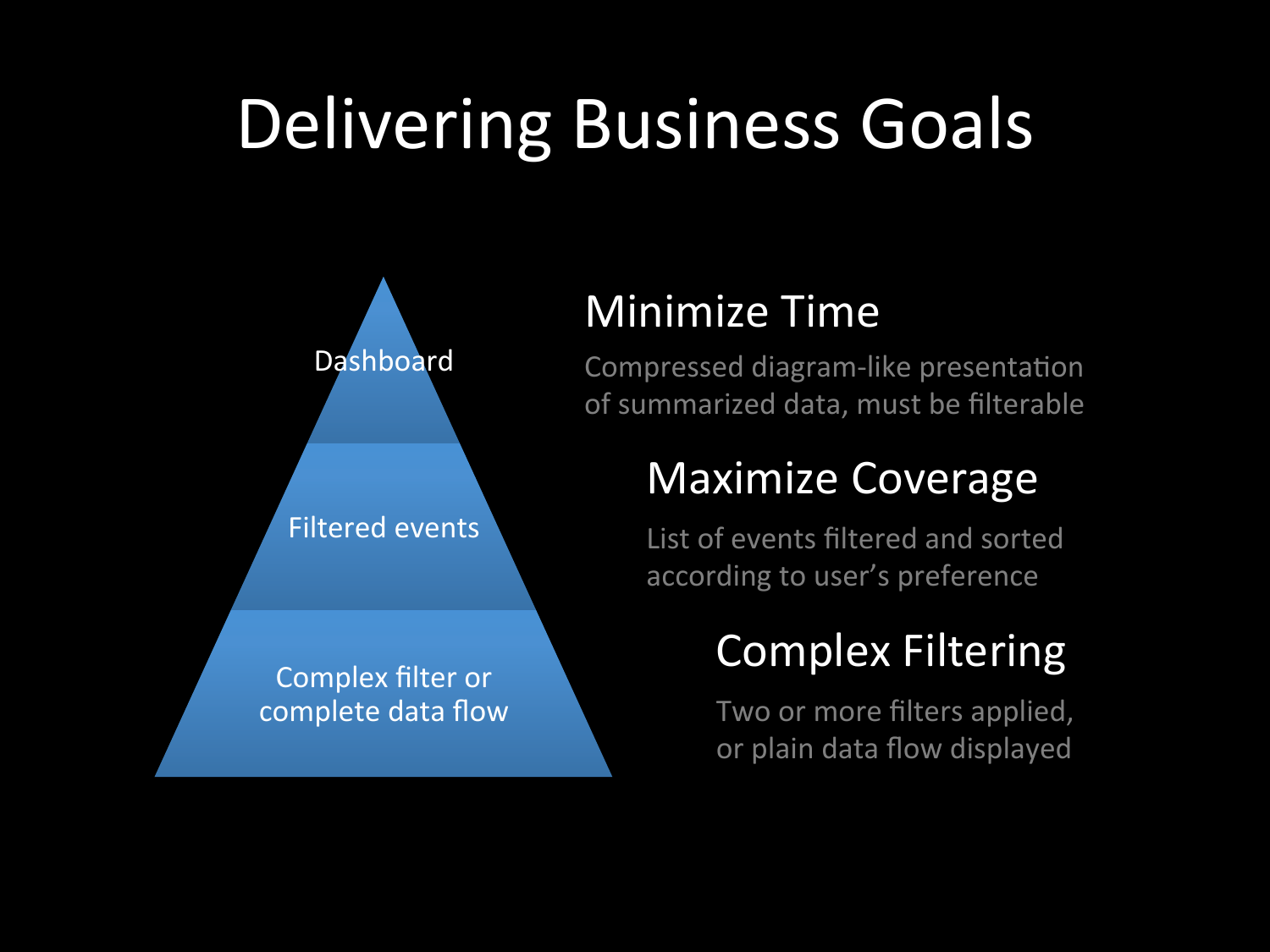## **Information Filtering Tools**



Unstructured text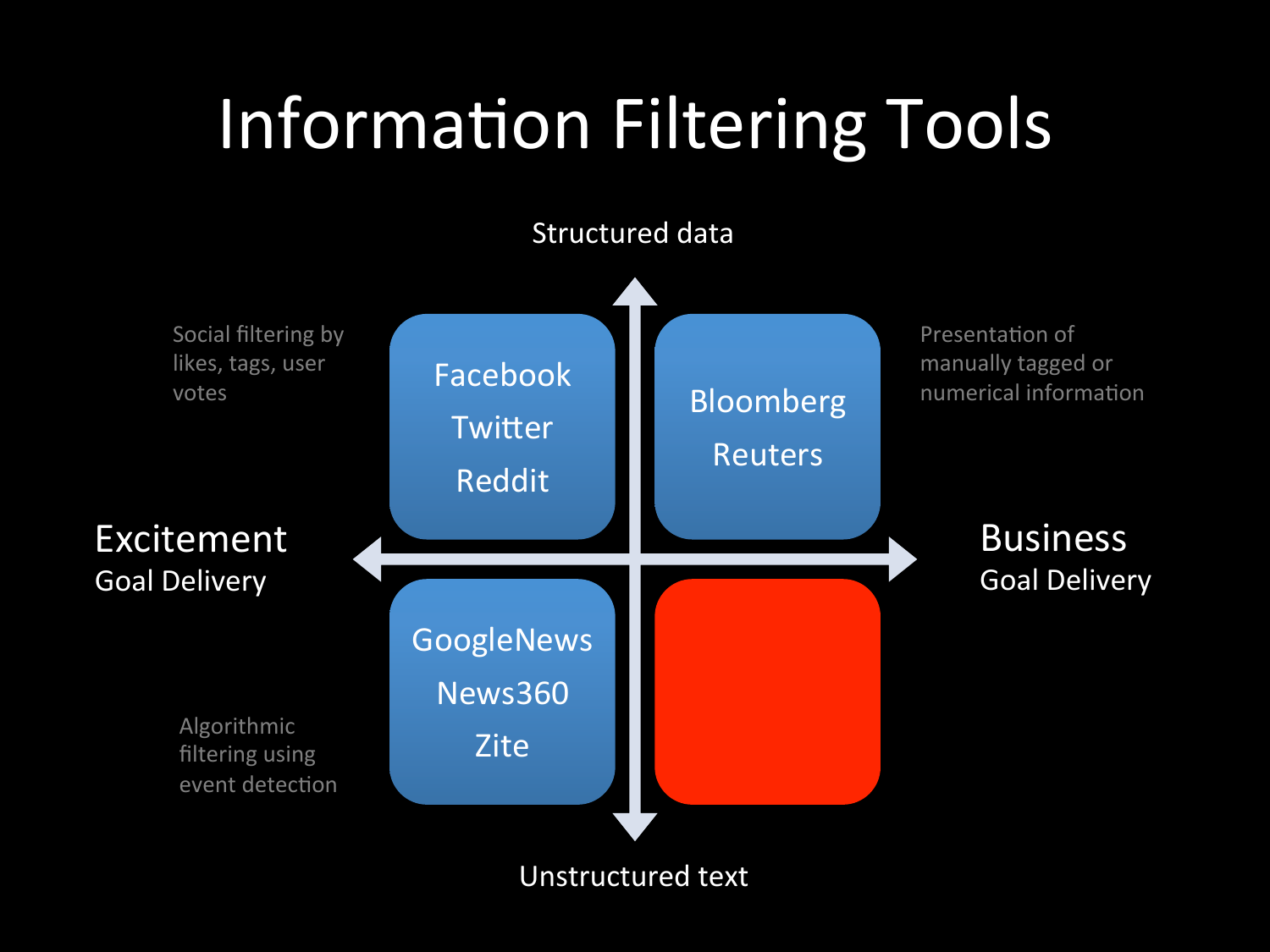## **Solutions for Business Goals**

#### Dashboard

- "Trending" searches on Twitter, Google News, etc.
- Very limited, unable to sort or filter this view
- Unable to apply to arbitrary text collections

#### **Filtered events**

- Only basic "sections" filtering on Google News etc.
- Social networks: "social filter" is defined by your connections, and is therefore fixed for you

#### Complex filtering

- No functionality for complex filtering
- Example: Intersect "Disasters" and "Companies"